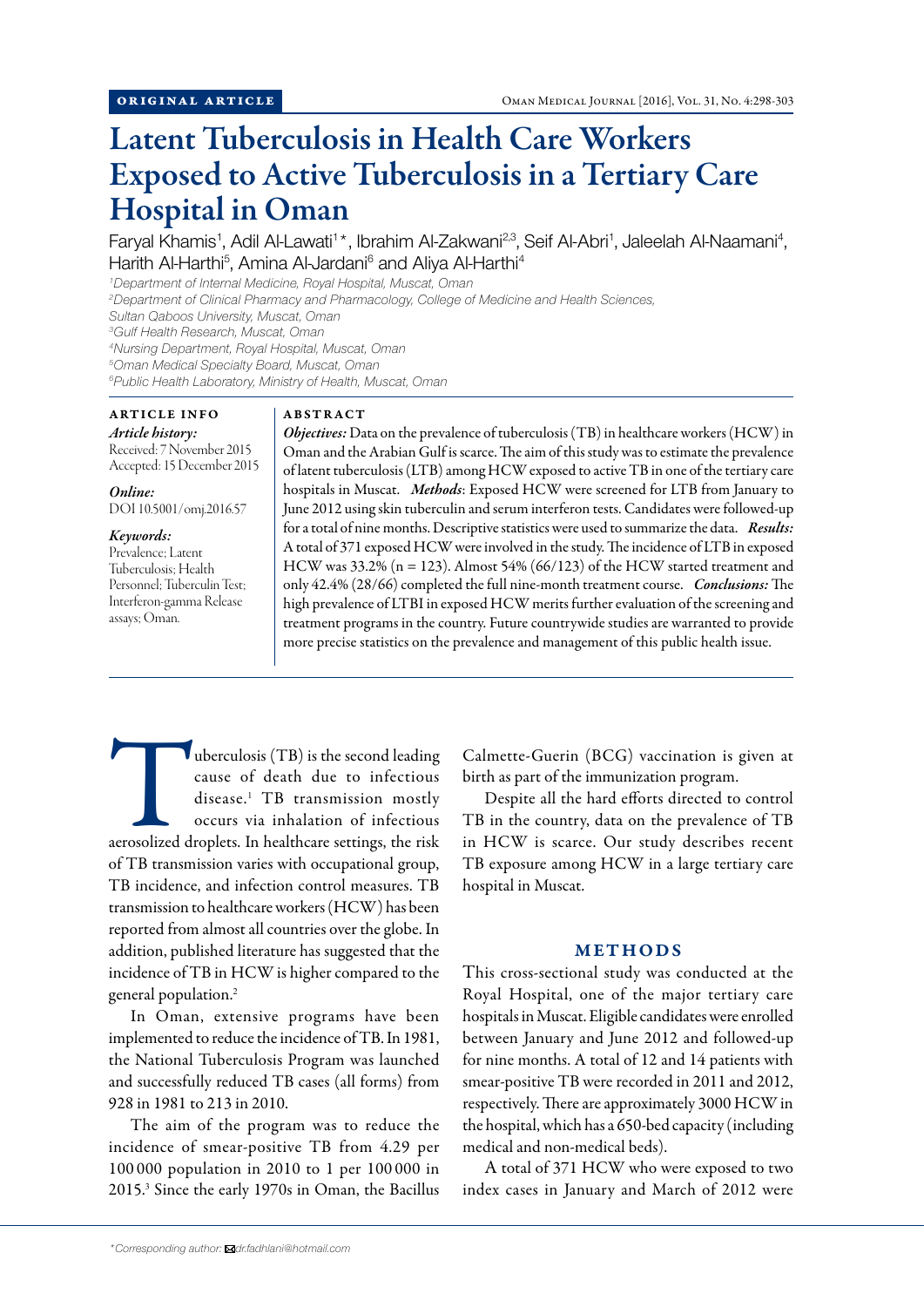screened for TB and followed up for nine months. Significant exposure was defined as contact with an inpatient with sputum that is smear positive for pulmonary TB who has not been isolated or where a breach of TB isolation precautions occurred. Significant contact included contact on a single occasion or cumulatively for ≥ 2 hours if close contact (direct care) or  $\geq$  5 hours if casual contact and/or contact involving a procedure that confers increased risk (e.g., sputum induction, bronchoscopy, postmortem examination) and/or contact where physical containment requirements in a microbiological laboratory were breached.<sup>4</sup>

The exposed HCW included attending doctors, nurses, paramedics, and trainers in the health care profession. All HCW with significant and insignificant exposure to the index cases were included. HCW who had active TB, a history of TB, < 18 years of age, and those who were not in contact with the two index patients were excluded from the study.

Electronic medical records of the exposed HCW were obtained and reviewed for information about their age, gender, nationality, employment year, department, and job characteristic. They were screened for any alarming symptoms and had a tuberculin skin test (TST). Blood was collected simultaneously for basic laboratory investigations including erythrocyte sedimentation rate (ESR), liver function test (LFT) and Quantiferon-TB Gold (QFT, QIAGEN, Hilden, Germany). Furthermore, a chest X-ray was also taken as a screening tool.

TST was administered by trained nurses using tuberculin purified protein derivatives (Mantoux; Sanofi Pasteur, Ontario, Canada). Participants were requested to report after 72 hours for a proper reading. Induration of ≥ 5 mm was considered positive based on Centers of Disease Control and Prevention (CDC) guidelines for diagnosing LTB in settings of recent exposures to index cases with active TB.<sup>5</sup> LTB was diagnosed when there was evidence of TB infection either by positive TST or by a positive interferon-gamma release assay (IGRA) result with no clinical or radiological evidence of active disease.<sup>6</sup> Active TB was strongly suggested if the HCW had symptoms highly suggestive of tuberculosis (e.g., productive cough, night sweats, anorexia, and weight loss), a chest radiograph suggestive of TB, or acidfast bacilli (AFB) in their sputum. Analysis was performed using descriptive statistics.

#### RESULTS

Among the 371 HCW screened and followed-up, 248 (67%) were females. The age of exposed HCW ranged from 20 to 65 years (median  $=$  33 years). Furthermore, most of the exposed HCW were of younger age groups (21–30 and 31–40 years making up 40% and 37%, respectively). The exposed HCW were of different nationalities:  $64\%$  (n = 238) were Omani and 25% ( $n = 92$ ) were Indian. The majority of the exposed staff were from the medical department ( $n = 214$ ; 57.7%) followed by ancillary services ( $n = 20$ ; 5.4%), rotating nursing ( $n = 20$ ; 5.4%), and 4.3% were medical students ( $n = 16$ ). Nurses represented 56.6% ( $n = 210$ ) of HCW and doctors  $25.1\%$  (n = 93).

A total of 362 (97.6%) of HCW had a TST. This was performed by trained nurses and was read after 72 hours. Of those who had a TST, 71 (19.6%) did not report for reading on time, 207 (57.2%) had a negative reaction and 84 (23.2%) had a positive reaction.

Among the 207 exposed HCW who had a negative TST reaction, 39 (18.8%) had a positive IGRA test. On the other hand, among the HCW who had a positive TST reaction, 36 (42.8%) also had positive IGRA test while 17 (20.2%) had a negative test. Seventy-one (84.5%) HCW had induration between  $10-20$  mm. A total of  $123$  (34.0%; n = 362) HCWs were positive for either TST or IGRA test. No cases of active TB were diagnosed [Figure 1].

Exposed HCW that were found to have positive TST or IGRA tests were assessed, evaluated, and followed up by infectious diseases specialists. A ninemonth treatment of isoniazid for LTB was offered only after a thorough risks and benefits assessment. Out of the 123 HCW advised treatment for LTB, only 66 (53.7%) accepted to take the treatment. These HCW were reviewed at three-month intervals to ensure good compliance and monitor any complications while on treatment. However, only 28 (42.4%) completed the treatment.

## DISCUSSION

This is the first study on LTB in HCW in Oman. The study was conducted during an investigation of exposure of HCW to TB cases. The opportunity was taken not only to look for significantly exposed HCW to that particular case but also to other HCW with insignificant contact in the same department.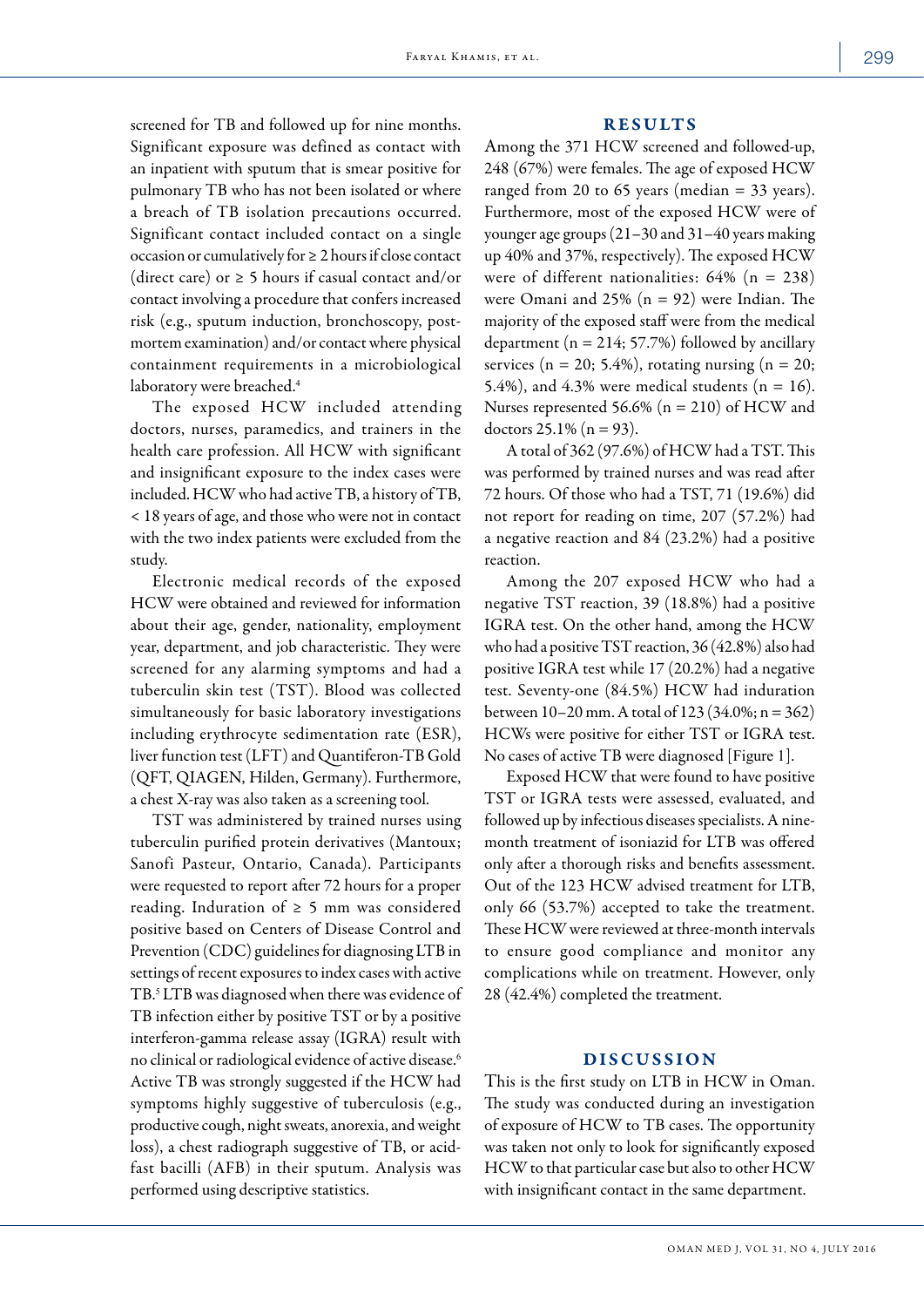

Numerous studies have shown that the prevalence of LTB is more in HCW than in the general population.<sup>7</sup> In addition to the possible nosocomial spread, this has been attributed to migrated medical personnel from high endemic origins, especially developed countries.<sup>8</sup> The effectiveness of infection control measures had inconsistent roles in different studies depending on the economic status of the country.7,9 In high-income status countries, the implementation of infection control measures resulted in a significant decline in the prevalence of LTB in HCW.<sup>7</sup> This effect was not prominent in studies carried out in low- and middle-income status countries.<sup>9</sup>

In our study, most of the participants who presented for screening and completed their followups were Omani. This is explained by the wide false warning among the foreigners working in the health sector in the country that if they were diagnosed with TB they would be asked to leave the country. Although this may be true for active and open TB cases, it is not applicable for LTB.10 None of the LTB cases discovered in this study (in noncitizen HCW) had any medicolegal consequences. Furthermore, most of the participants were from the nursing department. This is due to emphasis by nursing administrative staff on enrolling their staff in screening programs.

Increasing age ( $\geq$  30 years) and duration of employment (> 5 years) in a healthcare facility were associated with increasing prevalence of LTB in HCW in most studies. It has been estimated that the prevalence of LTB in HCW increases by 1.04 times (95% CI 1.02–1.07) with each additional year of increasing age.<sup>9,10</sup>

Different working places in health institutes have different risk levels of TB exposure. Several studies have shown that TB facility workers, workers who are involved in sputum collection and direct exposure to the airways, laboratory workers, workers in the general medical wards, and emergency room workers had a higher risk of TB than other groups of HCW. Administrative and pharmacy staff had the lowest TB incidence.9,10

Various screening tests from different organizations have been recommended for LTB in HCW. While the Canadian guidelines recommend using TST, the American and the British guidelines recommend using either TST or IGRA test, but not both together.<sup>11</sup> Although we used both screening tests in most cases, participants were labeled to have LTB if either test was positive. The TST measures a delayed type hypersensitivity response to purified protein derivative (PPD), a mixture of antigens shared among *Mycobacterium tuberculosis*, BCG, and several non-tuberculous mycobacteria.<sup>12</sup> Until recently, TST was the only available test for LTB screening. Using TST alone might result in treating HCW uninfected with TB. Apart from the low specificity of the TST test, it also cannot differentiate

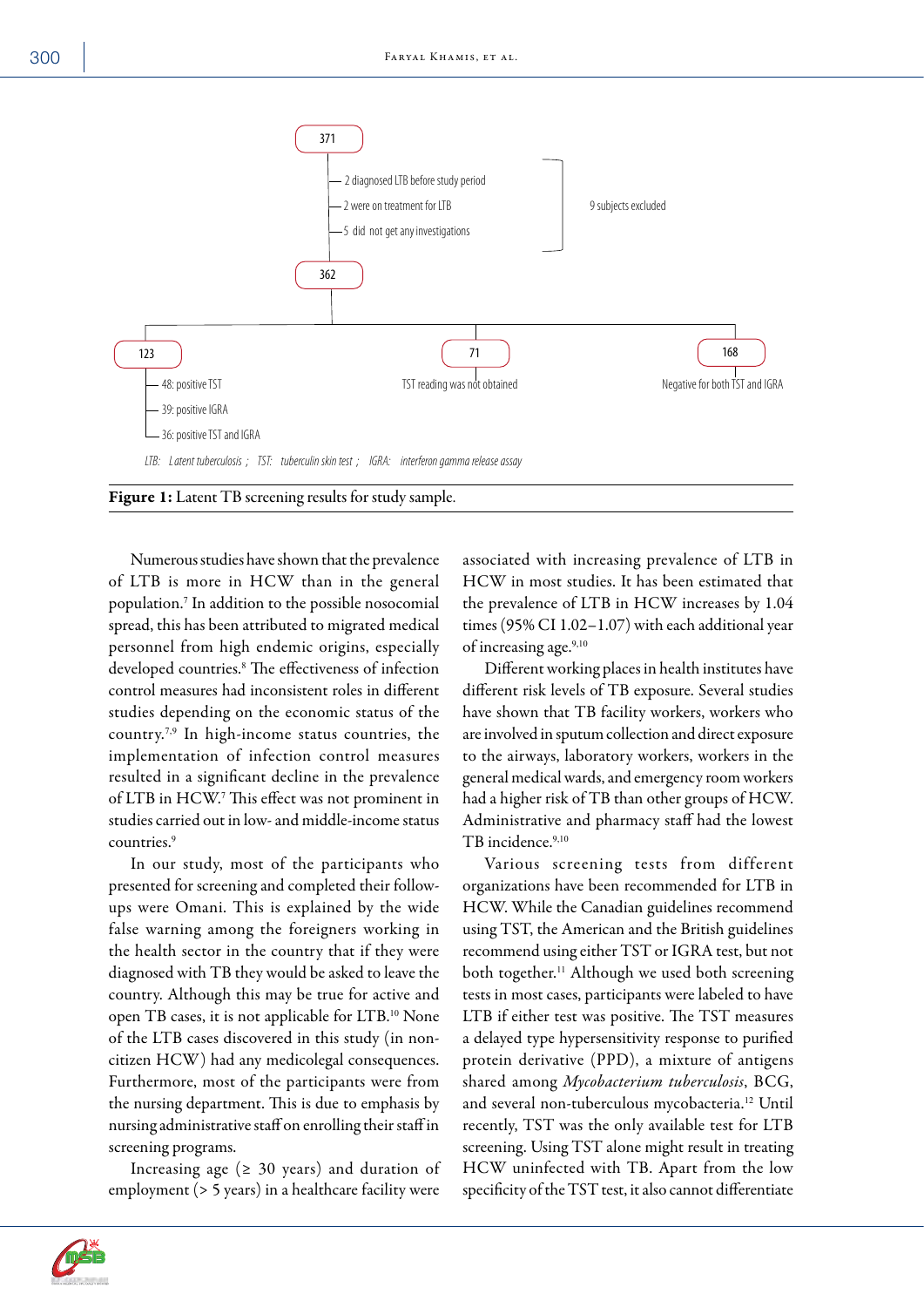infection with tuberculous mycobacterium from infection with non-tuberculous mycobacterium or before BCG vaccination. However, TST remains the favorable test in low-income countries because it is relatively cheap and as sensitive as the IGRA.<sup>13</sup> On the other hand, the IGRA test has a very high negative predictive value reaching up to 99%. This means that a negative test can almost rule out infection.14 Hence, many health care organizations have adopted a two-step approach for screening. This involves screening all HCW with TST and restricting the IGRA test only for those who had positive TST.10,15 Nevertheless, both tests (TST and IGRA) have modest predictive value and may not identify those who are at highest risk of progression to TB disease in high-incidence countries. Furthermore, the role of the IGRA in detecting LTB in HCW remains controversial.<sup>16,17</sup> While some studies found that the assay appears to perform better in low versus high TB incidence countries,<sup>16</sup> others have suggested lower sensitivity of IGRA than TST in detecting LTB.17 Furthermore, IGRA has demonstrated poor agreement with the TST, except in countries with high incidences of TB.<sup>18</sup> Unfortunately, HCW applying to work in Oman are screened for active or old TB by performing chest X-rays, but they are not screened for LTB.

We found a prevalence of 34.0% of LTB in our institute. It is hard to conclude if this is high because of the lack of similar studies in the region and previous research in the country. High endemic countries like India and China have a prevalence of LTB in HCW as high as 40% and 34%, respectively.7,19 Another study from Malaysia showed an incidence of 11% of LTB in HCW.<sup>1</sup> Additionally, studies from Georgia, USA, measured an incidence of 31% in HCW not involved in TB caring facilities and 55% in those involved in TB healthcare facilities.<sup>20</sup> A similar study in a teaching university hospital in Iran showed a prevalence of only 14%. This low prevalence could be partially explained by the low number of participants  $(n = 183)$  in their study or as a result of screening LTB rather than exposure to active TB.<sup>21</sup> The majority of HCW in our study had no prior screening for LTB. Taking into account all the studies mentioned above, the prevalence of 34.0% shown in our study might reflect a high prevalence and a serious evolving medical problem in Oman.

Interestingly, of the 123 HCW diagnosed with LTB, only 66 HCW accepted treatment. Most of

those who did not start treatment were simply not keen to be on prophylactic medication as they had no symptoms. Others were not keen as they were either breastfeeding or trying to conceive. The results of low initiation and low compliance to treatment in our study are consistent with other studies looking into the same issue, which showed that HCW were less likely than others to adhere to TB control measures and complete LTB treatment.22-24

Offering isoniazid treatment for LTB has shown to reduce the risk of conversion to active TB by about 33% in HCW,<sup>25</sup> but a similar effect was not seen for other risk groups in mass screening.<sup>26</sup> Several regimens have been proposed to treat LTB. The standard treatment is to provide a daily dose of 300 mg isoniazid for nine months.27 Other regimens, such as once weekly 900 mg rifampicin and 900 mg isoniazid for three months, have been shown to be as effective as nine months of isoniazid alone and had higher rates of treatment completion.<sup>28</sup>

Our study had several limitations. Although it shows a significantly higher prevalence of LTB, it is limited to workers in one medical institute. Future research, including workers in multiple regions of the country and several medical institutes, would provide a more accurate prevalence of TB in HCW working in Oman. The majority of our participants were Omani. Although there are many HCW from countries with a higher prevalence of TB, very few of them participated in the study. We might have had a higher prevalence if more of these HCW were involved. Additionally, some HCW did not present for the TST reading (71 HCW, 20%). This could have biased the prevalence, either way. They may be encouraged to involve themselves in future studies by clarifying repatriation roles of the Ministry of Health in the context of active and latent TB. Furthermore, neither BCG vaccination nor HIV status was checked in our study. This illustrates the need for more studies addressing these issues in our health sector.

Although the national TB program has managed to control active TB in the country, we may have a surge of TB cases in the coming years if we do not control the problem of LTB in HCW. Studies suggest that active TB will develop in 5–15% of people with latent infection during their lifetimes.<sup>6</sup> One of the solutions would be to design a regular screening program. The British Thoracic Society (BTS) recommend screening National Health Services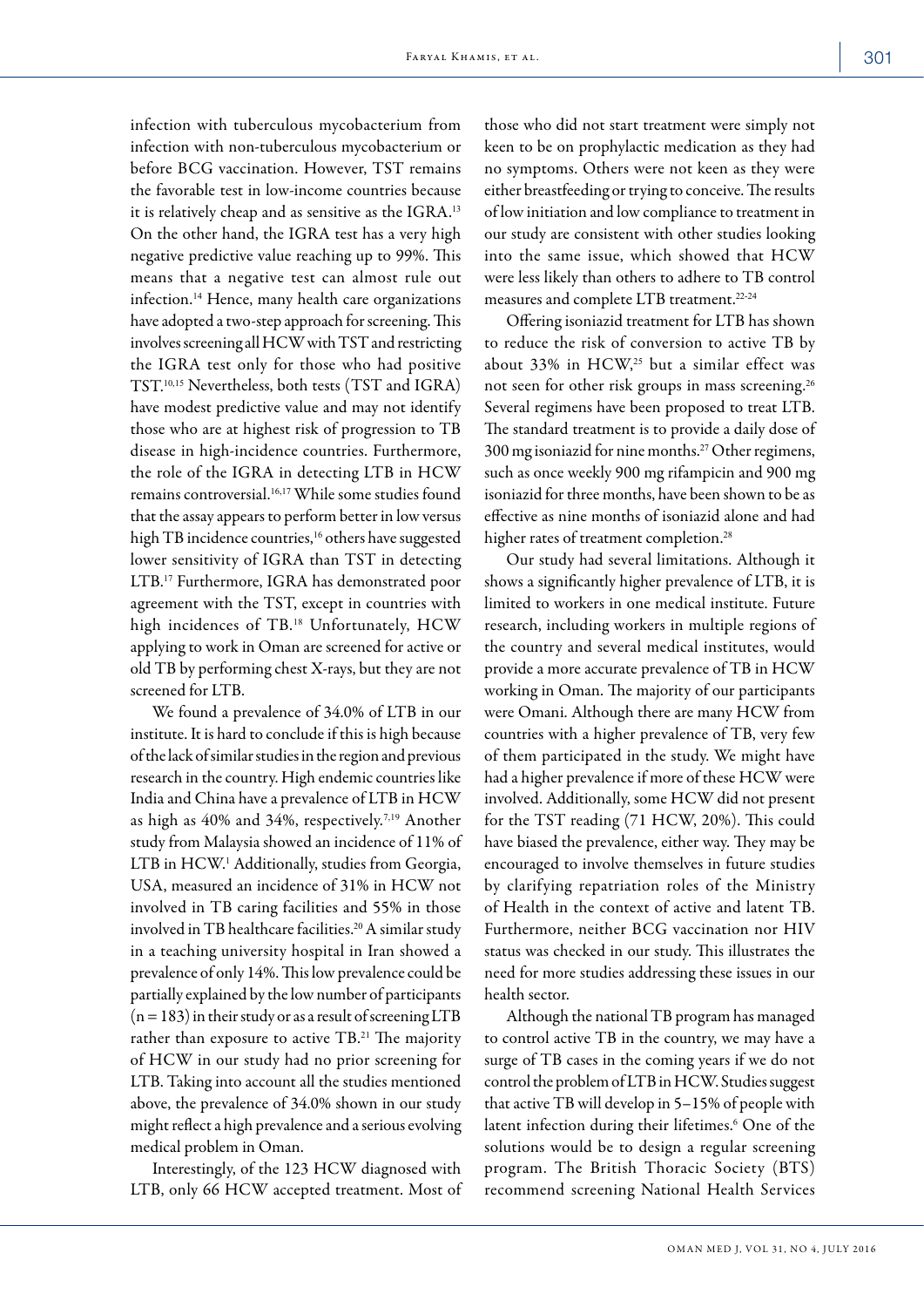(NHS) workers with universal TST, HIV testing for those with negative TST results, and a low threshold for chest radiography every two years.29 Other places, like Spain, recommend surveillance each year or once every two years.30 Encouraging treatment of LTB in HCW and intensifying TB screening for HCW coming from high incidence countries have also been suggested as possible solutions to control TB.<sup>31</sup>

## CONCLUSION

Our study showed a significant problem of TB developing in the sector of HCW with a considerable decline in its treatment. This problem needs to be addressed and managed before it complicates national TB control programs. High suspicion of TB by clinicians, and adequate infection control measures by the hospital authorities, including the availability of negative pressure isolation rooms and early identification of LTB, in HCW by occupational specialists form the essential components of a comprehensive package to prevent TB in HCW.<sup>32</sup> We propose a widespread national two-step screening program to be started and to treat high-risk people for this condition.

#### *Disclosure*

The authors declared no conflicts of interest. No funding was received for this study.

#### *Acknowledgements*

We take this opportunity to thank all staff who kindly participated in the study.

#### references

- 1. Rafiza S, Rampal KG, Tahir A. Prevalence and risk factors of latent tuberculosis infection among health care workers in Malaysia. BMC Infect Dis 2011;11:19.
- 2. Baussano I, Nunn P, Williams B, Pivetta E, Bugiani M, Scano F. Tuberculosis among health care workers. Emerg Infect Dis 2011 Mar;17(3):488-494.
- 3. Communicable Disease Surveillance and Control, Ministry of Health, Muscat, Sultanate of Oman, unpublished data 2012.
- 4. Communicable Disease Network Australia (CDNA) Guidelines for the Public Health Management of Tuberculosis, May 2015.
- 5. National Tuberculosis Controllers Association; Centers for Disease Control and Prevention (CDC). Guidelines for the investigation of contacts of persons with infectious tuberculosis. Recommendations from the National Tuberculosis Controllers Association and CDC. MMWR Recomm Rep 2005 Dec;54(RR-15):1-47.
- 6. Getahun H, Matteelli A, Chaisson RE, Raviglione M. Latent Mycobacterium tuberculosis infection. N Engl J Med 2015 May;372(22):2127-2135.
- 7. Pai M, Gokhale K, Joshi R, Dogra S, Kalantri S, Mendiratta

DK, et al. Mycobacterium tuberculosis infection in health care workers in rural India: comparison of a whole-blood interferon gamma assay with tuberculin skin testing. JAMA 2005 Jun;293(22):2746-2755.

- 8. Government of Western Australia, Department of Health, Operational Directive, Tuberculosis and Health Care Workers, F-AA-04578, 06 July 2011.
- 9. Joshi R, Reingold AL, Menzies D, Pai M. Tuberculosis among health-care workers in low- and middle-income countries: a systematic review. PLoS Med 2006 Dec;3(12):e494.
- 10. Al Jahdhami I. Latent tuberculosis in healthcare workers: time to act. Oman Med J 2013 Mar;28(2):146-148.
- 11. Horsburgh CR Jr, Rubin EJ. Clinical practice. Latent tuberculosis infection in the United States. N Engl J Med 2011 Apr;364(15):1441-1448.
- 12. Mirtskhulava V, Kempker R, Shields KL, Leonard MK, Tsertsvadze T, del Rio C, et al. Prevalence and risk factors for latent tuberculosis infection among health care workers in Georgia. Int J Tuberc Lung Dis 2008 May;12(5):513-519.
- 13. Zumla A, Raviglione M, Hafner R, von Reyn CF. Tuberculosis. N Engl J Med 2013 Feb;368(8):745-755.
- 14. Girardi E, Angeletti C, Puro V, Sorrentino R, Magnavita N, Vincenti D, et al. Estimating diagnostic accuracy of tests for latent tuberculosis infection without a gold standard among healthcare workers. Euro Surveill 2009;14(43):19373.
- 15. Lawn SD, Zumla AI. Tuberculosis. Lancet 2011 Jul;378(9785):57-72.
- 16. Joshi R, Narang U, Zwerling A, Jain D, Jain V, Kalantri S, et al. Predictive value of latent tuberculosis tests in Indian healthcare workers: a cohort study. Eur Respir J 2011 Dec;38(6):1475-1477.
- 17. Zwerling A, van den Hof S, Scholten J, Cobelens F, Menzies D, Pai M. Interferon-gamma release assays for tuberculosis screening of healthcare workers: a systematic review. Thorax 2012 Jan;67(1):62-70.
- 18. Swindells JE, Aliyu SH, Enoch DA, Abubakar I. Role of interferon-gamma release assays in healthcare workers. J Hosp Infect 2009 Oct;73(2):101-108.
- 19. Zhang X, Jia H, Liu F, Pan L, Xing A, Gu S, et al. Prevalence and risk factors for latent tuberculosis infection among health care workers in China: a cross-sectional study in China. PLoS One 2013;8(6):e66412.
- 20. Whitaker JA, Mirtskhulava V, Kipiani M, Harris DA, Tabagari N, Kempker RR, et al. Prevalence and incidence of latent tuberculosis infection in georgian healthcare workers. PLoS One 2013;8(3):e58202.
- 21. Nassaji M, Ghorbani R. Risk factors for latent tuberculosis infection among healthcare workers in a university affiliated hospital. South Afr J Epidemiol Infect Dis 2012;27(1):30- 33.
- 22. Gershon AS, McGeer A, Bayoumi AM, Raboud J, Yang J. Health care workers and the initiation of treatment for latent tuberculosis infection. Clin Infect Dis 2004 Sep;39(5):667- 672.
- 23. Balkhy HH, Miller TL, Ali S, Nuzzo JB, Kentenyants K, El-Saed A, et al. Compliance with postexposure screening and treatment of latent tuberculosis infection among healthcare workers in a tertiary care hospital in Saudi Arabia. Infect Control Hosp Epidemiol 2014 Feb;35(2):176-181.
- 24. Soobratty MR, Whitfield R, Subramaniam K, Grove G, Carver A, O'Donovan GV, et al. Point-of-care urine test for assessing adherence to isoniazid treatment for tuberculosis. Eur Respir J 2014 May;43(5):1519-1522.
- 25. Tshitangano TG. The management of latent tuberculosis infection in health care workers at hospitals in Vhembe district. Occupational Health of Southern Africa 2013;19:14-19.
- 26. Churchyard GJ, Fielding KL, Lewis JJ, Coetzee L, Corbett EL, Godfrey-Faussett P, et al; Thibela TB Study Team. A trial of mass isoniazid preventive therapy for tuberculosis control. N Engl J Med 2014 Jan;370(4):301-310.
- 27. Menzies D, Fanning A, Yuan L, Fitzgerald M. Tuberculosis